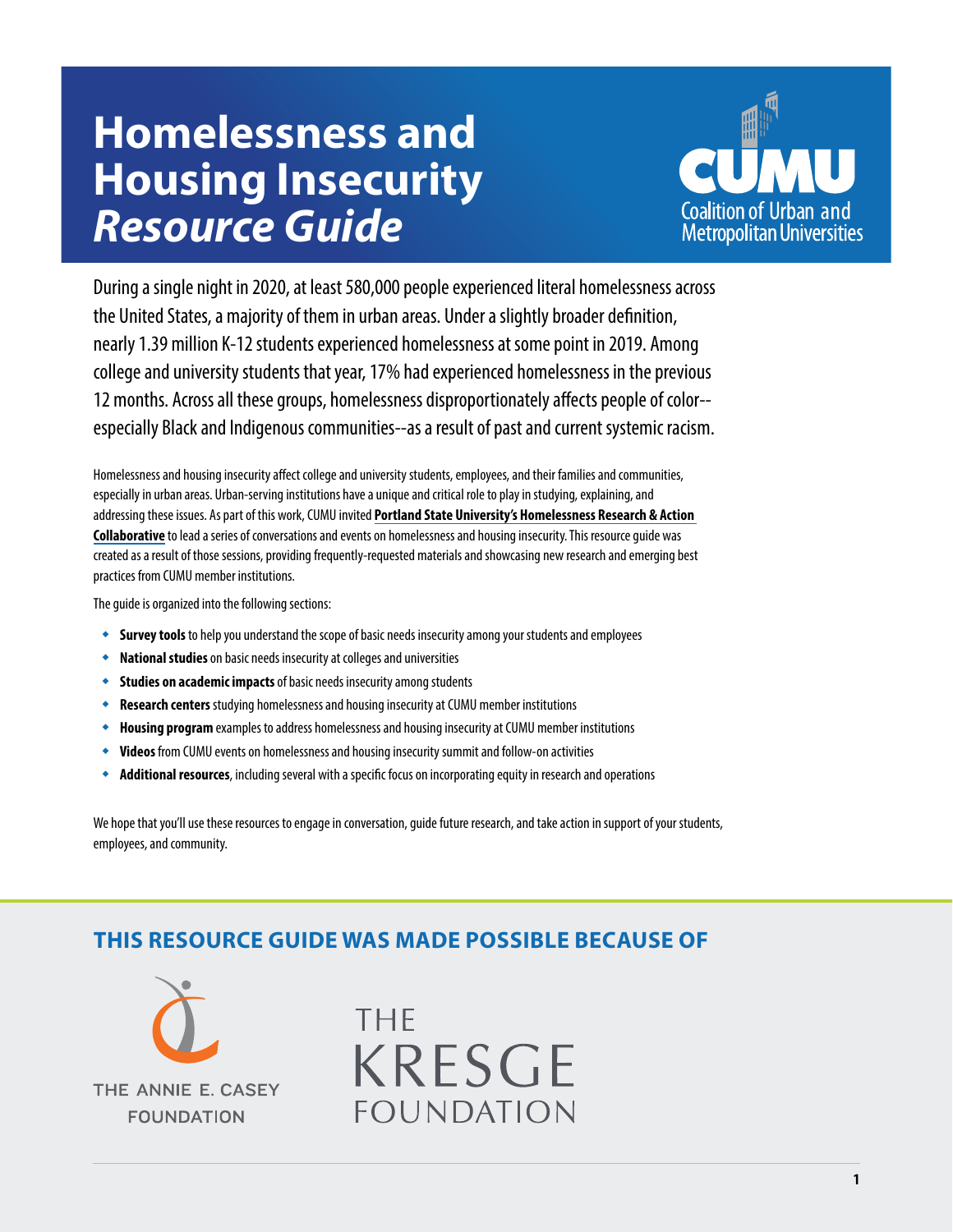## **Meet the Research Team**

The Coalition of Urban and Metropolitan Universities (CUMU) selected the **[Homelessness Research and Action Collaborative](https://www.pdx.edu/homelessness/homelessness-research)** at **[Portland State](https://www.pdx.edu/)  [University](https://www.pdx.edu/)** as a CUMU research fellow in 2019 to lead CUMU's work in this critical area. The HRAC team has facilitated a community of practice for leaders across the Coalition, designed and implemented a virtual summit during the summer of 2021, and published this resource guide. CUMU is indebted to Marisa and Jacen for their work to date and commitment to partner with us going forward as we support members across our network in research and practice to address homelessness and housing insecurity on our campuses and in our communities.

This partnership will help us collaborate with universities and researchers around the country to identify how we can better address homelessness, particularly for people of color, on campuses and in communities through research and action."

— **[Dr. Marisa Zapata](https://www.pdx.edu/profile/marisa-zapata)**, Director, Homelessness Research & Action **Collaborative** 

# **About the Homelessness Research & Action Collaborative**

The Homelessness Research & Action Collaborative brings together expertise and skills from across Portland State University and the country to collaborate with people experiencing homelessness, advocates, service providers, leaders, and other stakeholders.

Our goal is to reduce homelessness and its negative impact on individuals, families and communities with an emphasis on communities of color through solutions-oriented research and evidence-based science.



**[Dr. Marisa Zapata](https://www.pdx.edu/homelessness/profile/marisa-zapata)** Associate Professor, Portland State University Director, Homelessness Research & Action Collaborative



**[Jacen Greene](https://www.pdx.edu/homelessness/profile/jacen-greene)** Co-founder, Assistant Director, Homelessness Research & Action Collaborative

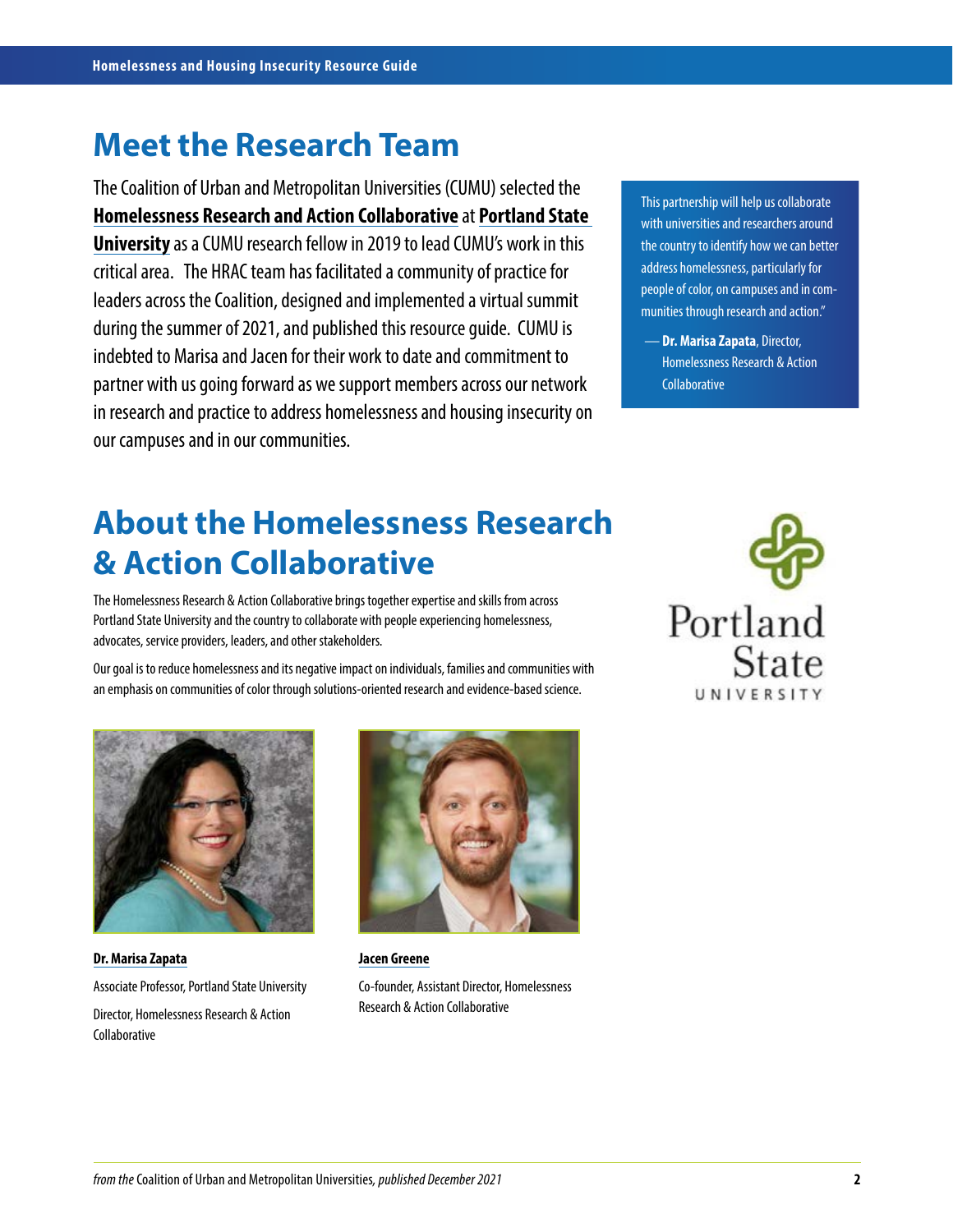### **Survey tools**

Housing insecurity, homelessness, and food insecurity are widespread among U.S. college and university students, even at prestigious institutions. Understanding the scope of these issues at your institution is key to addressing them effectively. These tools and resources offer guidance on conducting surveys of basic needs insecurity and evaluations of basic needs programs.

#### **[Guide to Assessing Basic Needs Insecurity in Higher Education](https://hope4college.com/wp-content/uploads/2018/09/Basic-Needs-Insecurity-College-Students.pdf)**

Sara Goldrick-Rab, Jed Richardson and Peter Kinsley, The Hope Center, Temple University

This guide describes how to perform two types of studies: Surveys to assess basic needs security; and opportunistic small scale experiments to evaluate the effectiveness of programs meant to address basic needs security

#### **[Researching Basic Needs in Higher Education](https://drive.google.com/file/d/1XdGuXB7PXmO4RL1aIRnckR2j0HLyt455/view?usp=sharing)**

Rashida Crutchfield and Jennifer Maguire, Office of the Chancellor, California State University Qualitative and quantitative instruments to explore a holistic understanding of food and housing insecurity

#### **[Housing & Food Insecurity at Portland State -](https://docs.google.com/document/d/1gsEcxPmsa1-ss43PpLJy4atYVw845U-5/edit?usp=sharing&ouid=100727703012876896599&rtpof=true&sd=true)  [Students](https://docs.google.com/document/d/1gsEcxPmsa1-ss43PpLJy4atYVw845U-5/edit?usp=sharing&ouid=100727703012876896599&rtpof=true&sd=true)**

Greg Townley, Marisa Zapata, Katricia Stewart and Jacen Greene, Portland State University Basic needs survey tool for university students

#### **[Housing and Food Insecurity at Portland State -](https://docs.google.com/document/d/1mJLXxrP0CIP8tKTIU8n0fpyU_BHxMjvH/edit?usp=sharing&ouid=100727703012876896599&rtpof=true&sd=true)  [Employees](https://docs.google.com/document/d/1mJLXxrP0CIP8tKTIU8n0fpyU_BHxMjvH/edit?usp=sharing&ouid=100727703012876896599&rtpof=true&sd=true)**

Greg Townley, Marisa Zapata, Katricia Stewart, and Jacen Greene, Portland State University Basic needs survey tool for campus employees: administrators, faculty, and staff

#### **[Experiences of Housing Insecurity and Homelessness](https://docs.google.com/document/d/1-o5SZQIGNrcowzSSscfY6qxXvw5GZCvL/edit?usp=sharing&ouid=100727703012876896599&rtpof=true&sd=true)  [Among Students of Auraria Campus](https://docs.google.com/document/d/1-o5SZQIGNrcowzSSscfY6qxXvw5GZCvL/edit?usp=sharing&ouid=100727703012876896599&rtpof=true&sd=true)**

Randi Smith, Metropolitan State University of Denver

Housing insecurity and homelessness survey for college/university students

#### **[USDA Food Security Surveys and Tools](https://www.ers.usda.gov/topics/food-nutrition-assistance/food-security-in-the-us/survey-tools/)**

U.S. Department of Agriculture

Survey tools that "allow researchers to adapt the module to their survey context, edit and code responses, and calculate household summary measures of food security."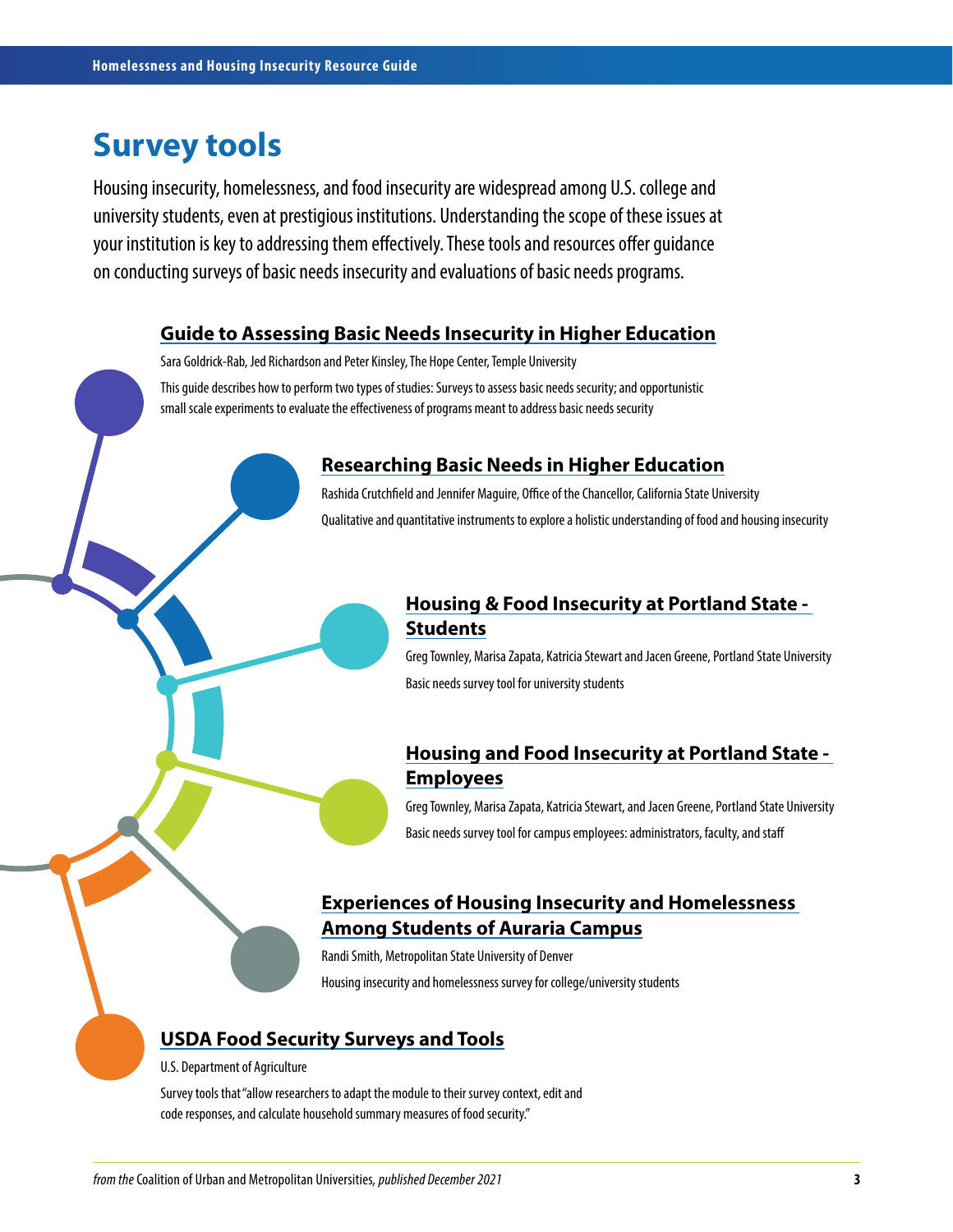### **National studies**

A number of institutional or state-level basic needs surveys are available online, but these national surveys give an idea of the overall prevalence of basic needs insecurity among college and university students and employees.



#### **Hunger On Campus: The Challenge of Food Insecurity for College Students**

*James Dubick, Brandon Mathews, and Clare Cady; 2016*

College and University Food Bank Alliance, National Student Campaign Against Hunger and Homelessness, Student Government Resource Center, Student Public Interest Research Groups



#### **Food Insecurity: Better Information Could Help Eligible College Students Access Federal Food Assistance Benefits**

*Kathryn Larin, et al.; 2018*

**READ STUDY CONSUMING A READ STUDY** 

U.S. Government Accountability Office



#### **An Army of Temps: AFT 2020 Adjunct Faculty Quality of Work/Life Report**

*Randi Weingarten, Lorretta Johnson, and Evelyn DeJesus; 2020*

American Federation of Teachers



#REALCOLLEGE 2021: hope.... **BASIC NEEDS INSECURITY DURING** THE ONGOING PANDEMIC OUR ELECTRONIC SURVEY WAS COMPLETED BY g the fall 2020 sam, light who a sea door AAAA 200,000 Webharmone 202 contenuo uventitiin  $130 =$ 

#### **#RealCollege 2021: Basic Needs Insecurity During the Ongoing Pandemic**

*Christy Baker-Smith, et al.; 2021*

The Hope Center for College, Community, and Justice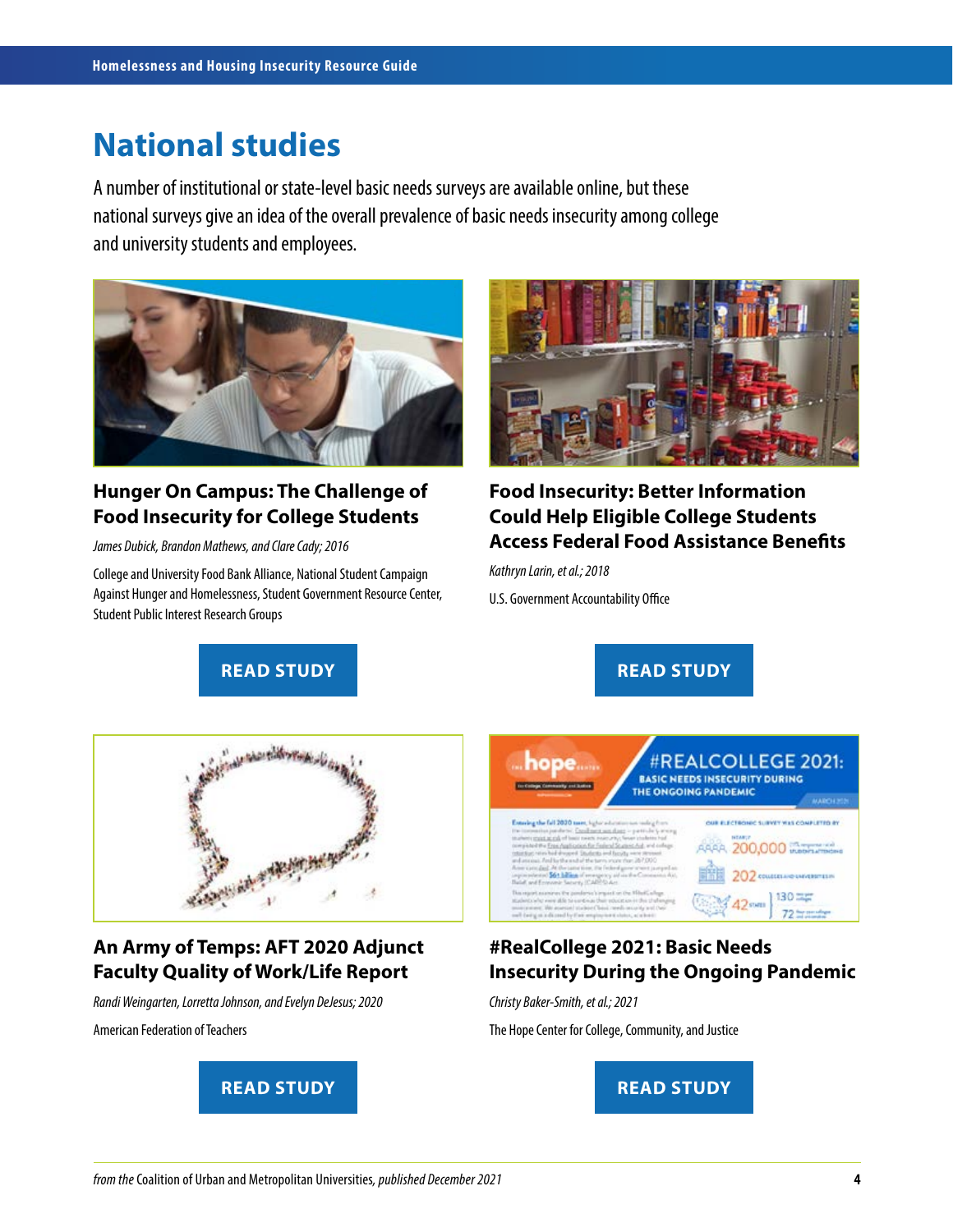### **Studies on academic impacts**

Basic needs insecurity has been shown to cause extensive mental and emotional harm to students, as well as significant impacts on academic success and rentention. These studies focus on the academic impacts of basic needs insecurity.

- Crutchfield, R. M. & Maguire, J. (2018). Study of student basic needs. The California State University Basic Needs Initiative. **[https://www.calstate.edu/impact-of-the-csu/student-success/basic-needs-initiative/Documents/BasicNeeds-](https://www.calstate.edu/impact-of-the-csu/student-success/basic-needs-initiative/Documents/BasicNeedsStudy_phaseII_withAccessibilityComments.pdf)[Study\\_phaseII\\_withAccessibilityComments.pdf](https://www.calstate.edu/impact-of-the-csu/student-success/basic-needs-initiative/Documents/BasicNeedsStudy_phaseII_withAccessibilityComments.pdf)**.
- El Zein, A., Shelnutt, K., Colby, S., Olfert, M., Kattelmann, K., Brown, ... Mathews, A. (2017). Socio-demographic correlates and predictors of food insecurity among first-year college students. Journal of the Academy of Nutrition and Dietetics, 117(10), A146. **<https://doi.org/10.1016/j.jand.2017.08.102>**.
- **Hagedorn, R. L. & Olfert, M. D. (2018). Food insecurity and behavioral characteristics for academic success in young adults attending** an Appalachian university. Nutrients, 10(3), 361. **<https://doi.org/10.3390/nu10030361>**.
- **Leung, C. W., Farooqui, S., Wolfson, J. A., & Cohen, A. J. (2021). Understanding the Cumulative Burden of Basic Needs Insecurities:** Associations With Health and Academic Achievement Among College Students. American Journal of Health Promotion, 35(2), 275–278. **<https://doi.org/10.1177/0890117120946210>**.
- Martinez, S. M., Frongillo, E. A., Leung, C., & Ritchie, L. (2020). No food for thought: Food insecurity is related to poor mental health and lower academic performance among students in California's public university system. Journal of Health Psychology, 25(12), 1930–1939. **<https://doi.org/10.1177/1359105318783028>**.
- Maroto, M.E., Snelling, A., & Linck, H. (2014). Food Insecurity Among Community College Students: Prevalence and Association With Grade Point Average. Community College Journal of Research and Practice, 39:6, 515-526. **<https://doi.org/10.1080/10668926.2013.850758>**.
- Patton-López, M. M., López-Cevallos, D. F., Cancel-Tirado, D. I., & Vazquez, L. (2014). Prevalence and correlates of food insecurity among students attending a midsize rural university in Oregon. Journal of Nutrition Education and Behavior, 46(3), 209-214. **<https://doi.org/10.1016/j.jneb.2013.10.007>**.
- Silva, M. R., et al. (2017). The Relationship Between Food Security, Housing Stability, and School Performance Among College Students in an Urban University. Journal of College Student Retention: Research, Theory & Practice, 19(3), 284–299. **<https://doi.org/10.1177/1521025115621918>**.
- Wood, J.L., & Harris, F. (2020). Differences in self-reported GPA for students experiencing insecurities. Community College Journal of Research and Practice. **<https://doi.org/10.1080/10668926.2020.1835746>**.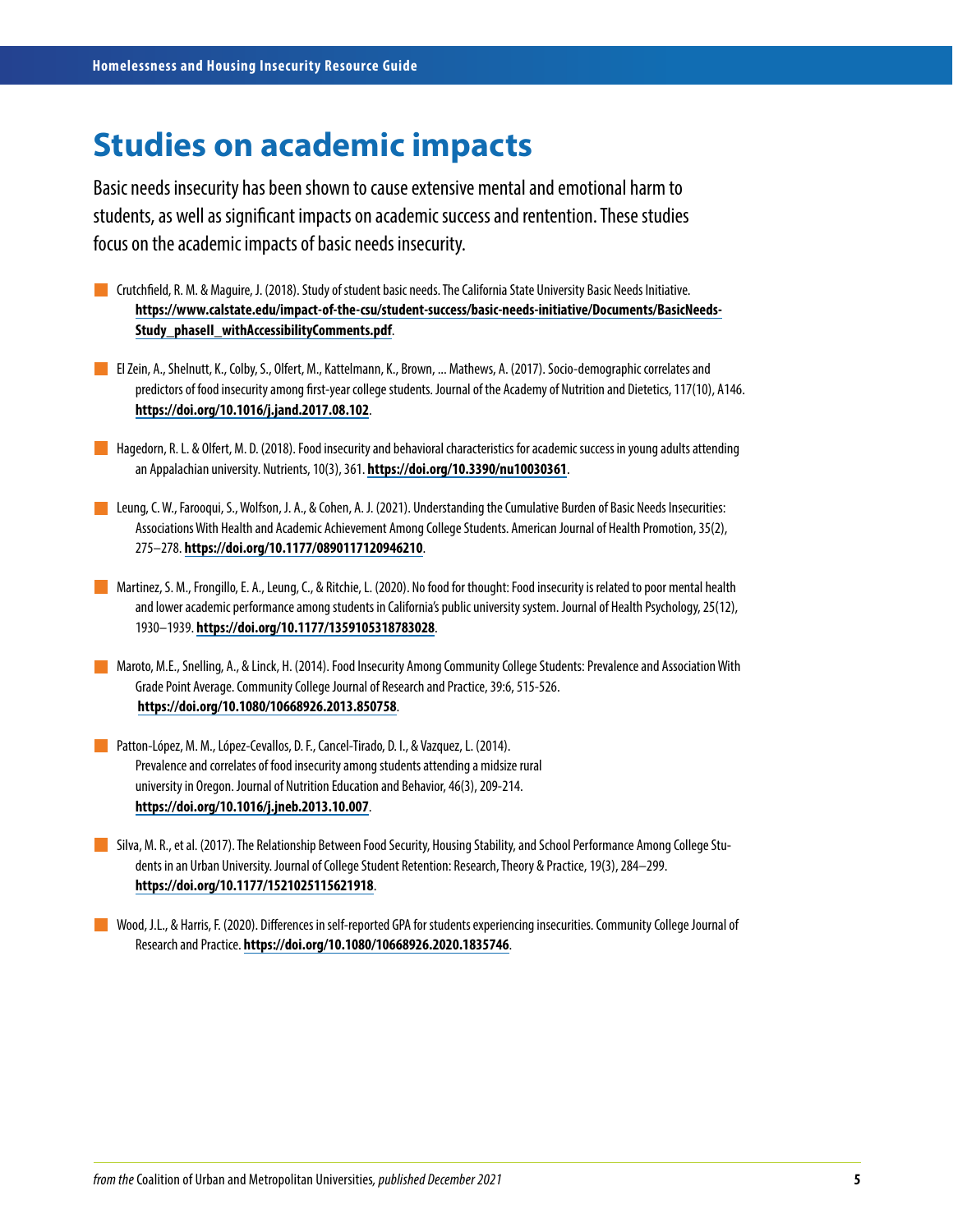### **Research centers**

Across the CUMU network, member institutions haved launched research centers working to better understand and address homelessness on campus and in the broader community. These centers develop promising new approaches, spotlight established best practices, and share essential information.



#### **[Homelessness Research & Action Collaborative](https://www.pdx.edu/homelessness/)**

Portland State University



**[Urgent Challenges Collective](https://www.sandiego.edu/homelessness/)** University of San Diego



#### **[Ruff Institute of Global Homelessness](https://ighomelessness.org/)**

DePaul University



#### **[Center for Housing and Homelessness Research](https://socialwork.du.edu/chhr)**

University of Denver



**[Hope Center for College, Community, and Justice](https://hope4college.com/)**

Temple University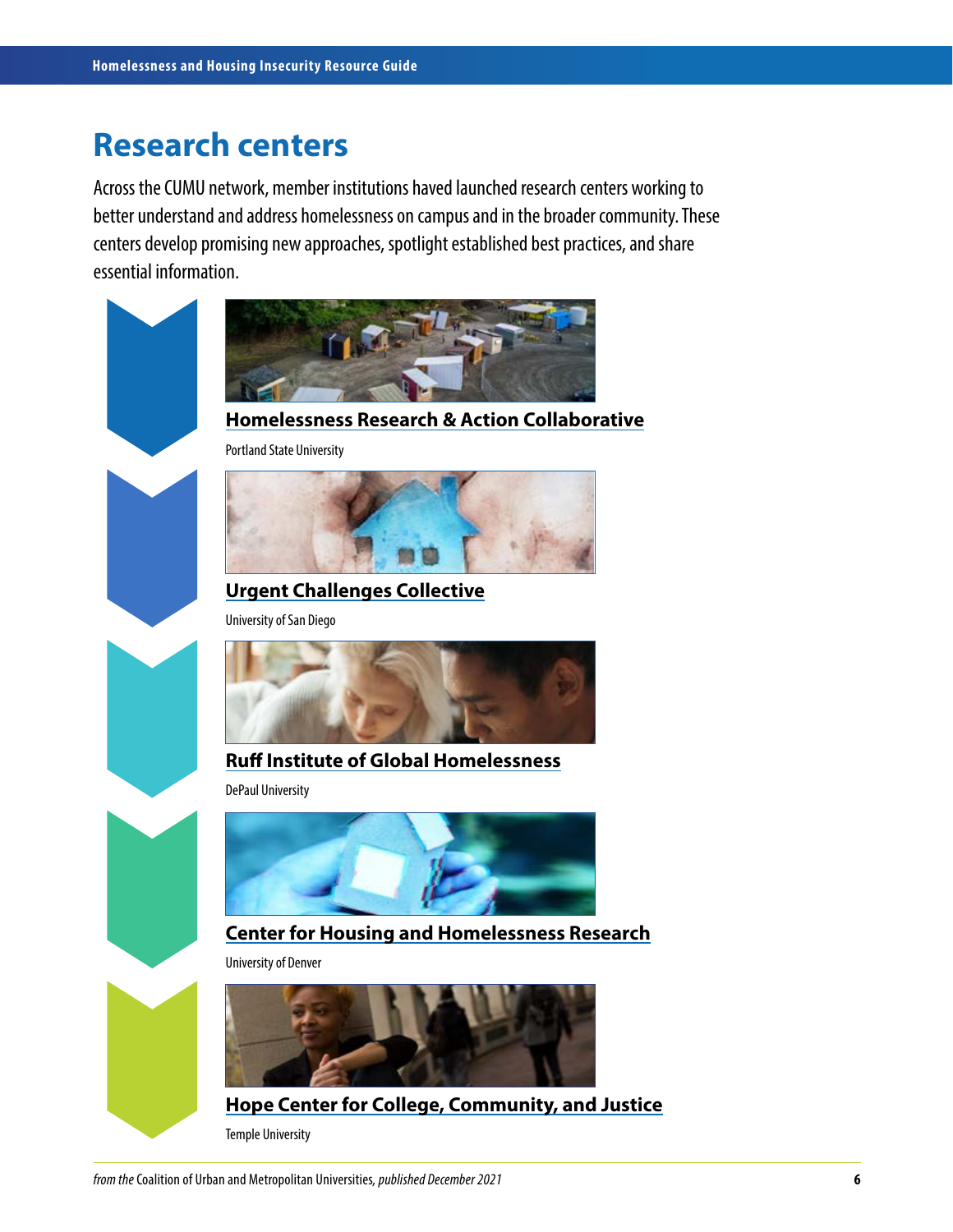## **Housing programs**

These guides and examples from CUMU member institutions showcase best practices and promising new approaches to addressing housing insecurity and homelessness among students.



#### **[Beyond the Food Pantry:](https://hope4college.com/wp-content/uploads/2021/08/Meeting-Student-Housing-Needs.pdf)  [Meeting Student Housing Needs and](https://hope4college.com/wp-content/uploads/2021/08/Meeting-Student-Housing-Needs.pdf)  [Addressing Student Homelessness](https://hope4college.com/wp-content/uploads/2021/08/Meeting-Student-Housing-Needs.pdf)**

Temple University

Comprehensive guide to best practices and effective examples of addressing student basic needs insecurity.



#### **[Dax House](https://depaulusa.org/programs/chicago/)**

DePaul University

Housing and wraparound services for DePaul students experiencing homelessness.



#### **[Affordable Rents for College Students](https://chnw.org/arcs/)**

College Housing Northwest, Portland State University, Portland Community College, New Avenues for Youth

Subsidized housing, low barriers to entry, and supports for students experiencing homelessness or housing insecurity.



#### **[Basic Needs Center](https://basicneeds.studentlife.umich.edu/category/housing-transportation/)**

University of Michigan Homeshare opportunities and legal services for students.



#### **[CCP / PHA partnership](https://www.ccp.edu/about-us/news/press-release/community-college-philadelphia-pha-partner-provide-housing-students-who-are-housing-insecure)**

Community College of Philadelphia

Partnership with Philadelphia Housing Authority to provide low-cost housing to housing insecure students.



#### **[HOPE Scholars](https://www.unlv.edu/sll/scholarships/unlv-hope-scholars)**

University of Nevada, Las Vegas

Partnership with the Clark County School District (CCSD) Title I HOPE Office and Nevada Partnership for Homeless Youth to provide housing and supports to housing insecure students.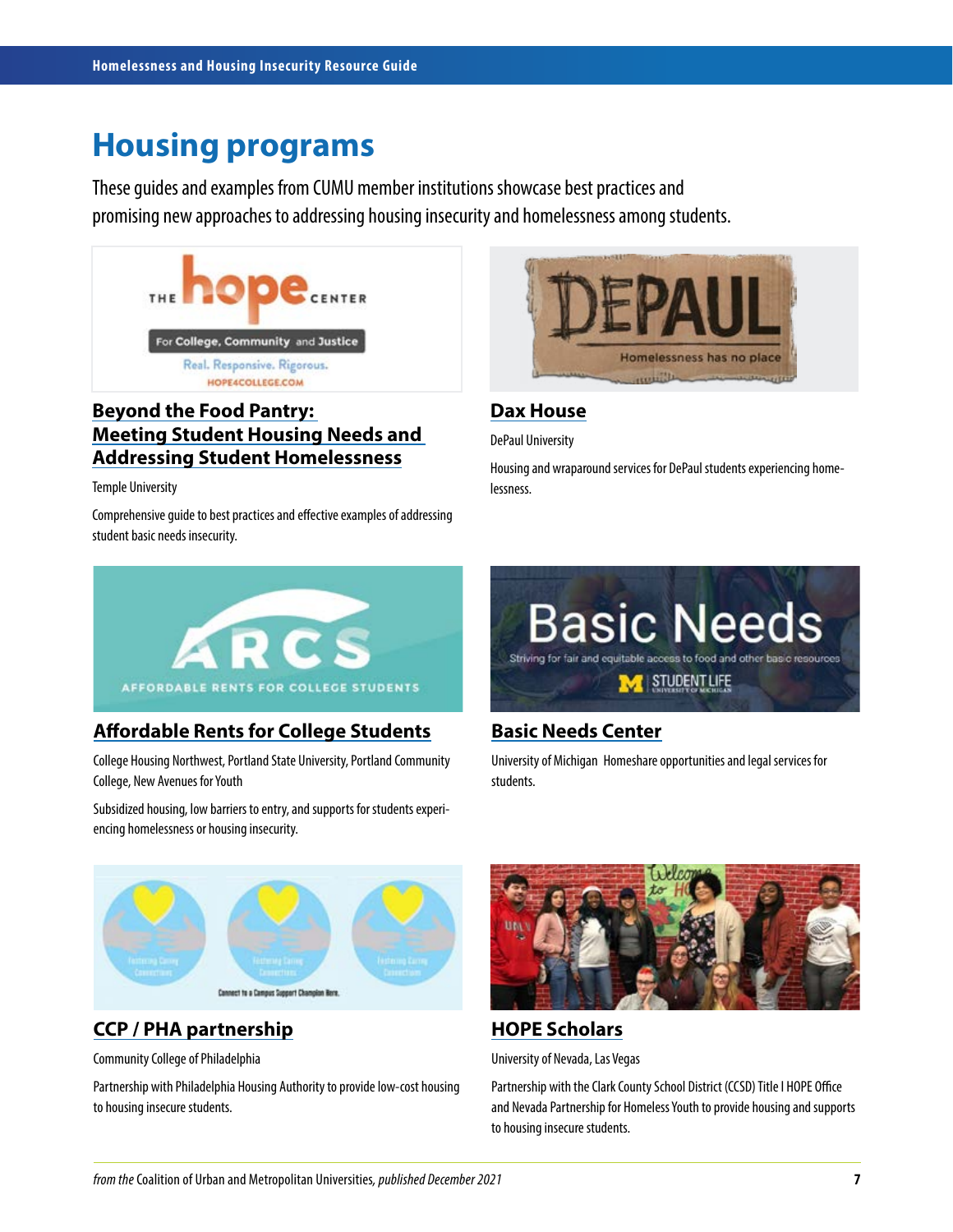### **Videos**

In 2021, CUMU's Summer Action Summit focused on the growing challenges of housing insecurity and homelessness among students, employees, and community members—all through an equity lens.

The first day focused on housing insecurity and homelessness on campus, with an emphasis on effectively addressing student needs through institutional action and external partnerships. The second day addressed the role of higher education institutions in understanding and addressing homelessness in the wider community, with sessions focused on the role of evictions; alternative policing and first response programs; public attitudes and education; and racial equity and anti-racist practices. Recordings of the full group sessions are available here, offering an overview of key questions, best practices, and the latest research in the field.



#### **[Housing Insecurity and Homelessness](https://vimeo.com/582151510/7bba4aeaae) [on Campus](https://vimeo.com/582151510/7bba4aeaae)**

#### **SPEAKERS**

- Ed Smith, Program Officer, Kresge Foundation
- Olya Glantsman, Program Director, Community Psychology MS Program; Sr. Professional Lecturer, DePaul Universty
- Kayleigh Zinter, student, DePaul Universty
- Thomas Hilliard, Hope Center
- Emily Leickly, student, Portland State University
- Joshua Bates, Portland/ Multnomah County Joint Office of Homeless Services
- C.J. Appleton, student, George Mason University
- Alexandra Appleton, Portland/ Multnomah County Joint Office of Homeless Services
- Jennifer Lee-Anderson, student, Portland State University
- Ryan Sturley, Development Manager, College Housing NW
- Marisa Zapata, Associate Professor, Director, HRAC, Portland State University
- Bobbie Laur, Executive Director, Coalition of Urban and Metropolitan Universities
- Sean Morris, Research Analyst, Community College of Philadelphia
- Emily Riemer, Senior Program Coordinator, Homelessness Initiative, Tulane University
- Rian Satterwhite, Director of the Office of Service Learning and Leadership, University of Nevada, Las Vegas
- ◆ Greg Townley, Associate Professor, Research Director, HRAC, Portland State University
- Jacen Greene, Assistant Director, HRAC, Portland State University
- ◆ Tacoma CHAP
- Mike Walsh, Dean of Student Life, Portland State University

### **DAY 1 DAY 2**



#### **[The Role of Higher Education Institutions](https://vimeo.com/585499464/1eb253b47d)  [in the Broader Community](https://vimeo.com/585499464/1eb253b47d)**

#### **SPEAKERS**

- Charles Rutheiser, Senior Associate, Annie E. Casey Foundation
- Marisa Zapata, Associate Professor, Director, HRAC, Portland State University
- ◆ Colleen, Don't Evict PDX
- Lisa Bates, Associate Professor, Portland State University
- **Tim Thomas, Research Director,** University of California Berkeley
- Greg Townley, Associate Professor, Research Director, HRAC, Portland State University
- Maude Hines, Associate Professor, Portland State University
- Lydia Stazen, Director, Institute of Global Homelessness
- **Mike Williams, Professor;** Director, Changemaker Hub University of San Diego
- ◆ Kate DeConinck, Adjunct Assistant Professor, University of San Diego
- Janet Cowal, Senior Instructor and Undergraduate Advisor, Portland State University
- **Kacy McKinney, Critical Feminist** Geographer and Visial Artist, Portland State University

*Note: breakout room speakers and sessions were not recorded*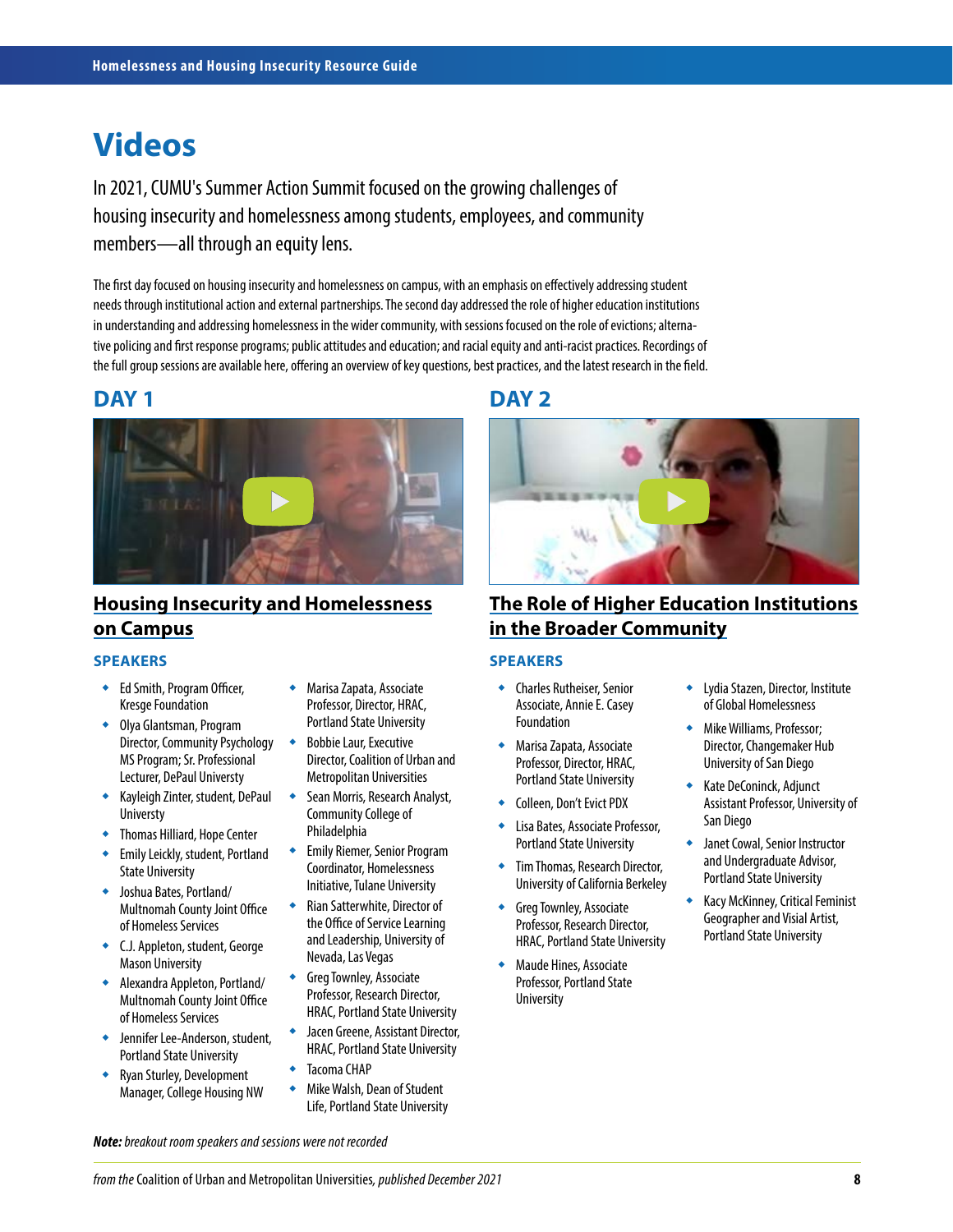### **Videos**

During the 2021 Fall Learning & Sharing Virtual Series, faculty from Portland State University and University of San Diego shared research on discourses around homelessness, the stigmatization faced by people experiencing homelessness, and promising approaches to public education and changing harmful narratives.



### **[Changing the narrative of homelessness](https://vimeo.com/648692846/5bbf0e44eb) SPEAKERS**

- Kate DeConinck, University of San Diego
- Mike Williams, University of San Diego
- Maude Hines, Portland State University

In San Diego, Drs. Williams and DeConinck are co-directors of the University of San Diego Urgent Challenges Collective, which provides new opportunities for studying and addressing homelessness and affordable housing in the local community. Their research has investigated the forms and consequences of stigmatization encountered by people experiencing homelessness, and created toolkits for volunteers and service organizations to address stigmatization.

In Portland, Dr. Maude Hines leads the "Changing Narratives, Creating Action" research area at Portland State University's Homelessness Research & Action Collaborative. Dr. Hines has led a set of projects studying the impact of discourses on homelessness and working to introduce homelessness as a research and teaching topic in the humanities.



The CUMU **[Learning & Sharing Virtual Series](https://www.cumuonline.org/cumu-programming/cumu-learning-sharing-virtual-series/)** is a free, CUMU members-only program focused on critical dialogue with practical takeaways that create action. This virtual series brings together CUMU administrators, faculty, staff, students, and community partners to learn from one another and share challenges and successes on a set of discrete issue areas. This virtual series is offered at no-cost to **[CUMU members](https://www.cumuonline.org/cumu-members/)** and their partners.

In partnership with HRAC, CUMU will continue to publish resources on the **[Homelessness and Housing Insecurity](https://www.cumuonline.org/cumu-initiatives/addressing-homelessness-housing-insecurity/)** web page.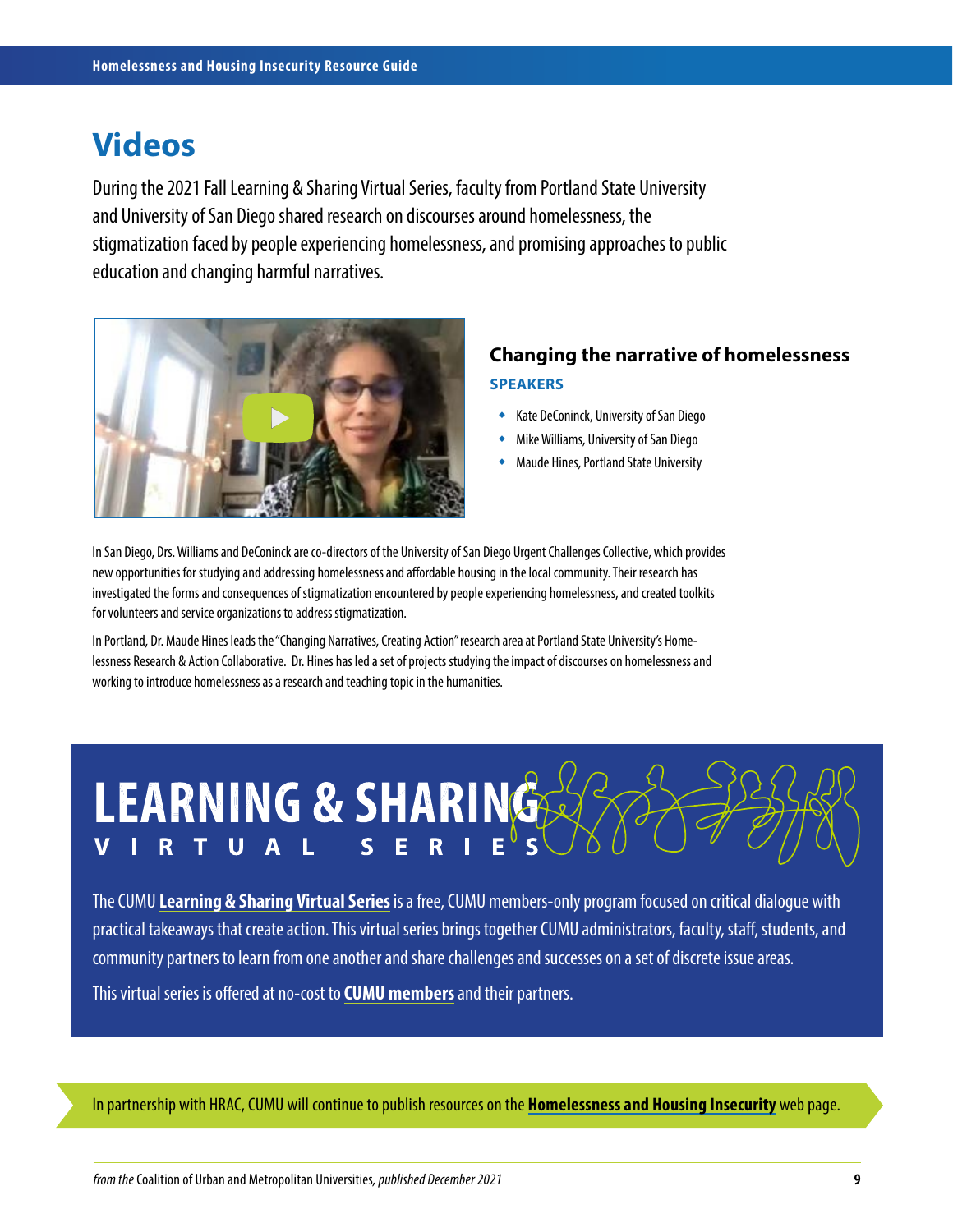## **Additional resources**

#### **[Addressing Student Housing Insecurity](https://compact.org/resource-posts/addressing-student-housing-insecurity/)**

Campus Compact Knowledge Hub

Supporting Retention Through Food and Housing Security.

#### **[Resource Library](https://hope4college.com/resources/)**

The Hope Center, Temple University Guides, tools, and webinars on addressing student basic needs.

#### **[Creating an Equity Lens at Institutions for Higher Education](https://works.bepress.com/marisa-zapata/10/)**

Marisa Zapata, Portland State University Guide to developing an equity lens for an insitution, center, or program.

#### **[Homelessness Research](https://guides.library.pdx.edu/homelessness)**

Homelessness Research & Action Collaborative, Portland State University Homelessness research guide for students and faculty.

#### **[Storytellers Bill of Rights](https://drive.google.com/file/d/1OPmGGwduN34wF-CBJOYsKTiThnuZeYGR/view?usp=sharing)**

Homelessness Research & Action Collaborative, Portland State University An example "bill of rights" for individuals sharing their stories for publications or social media.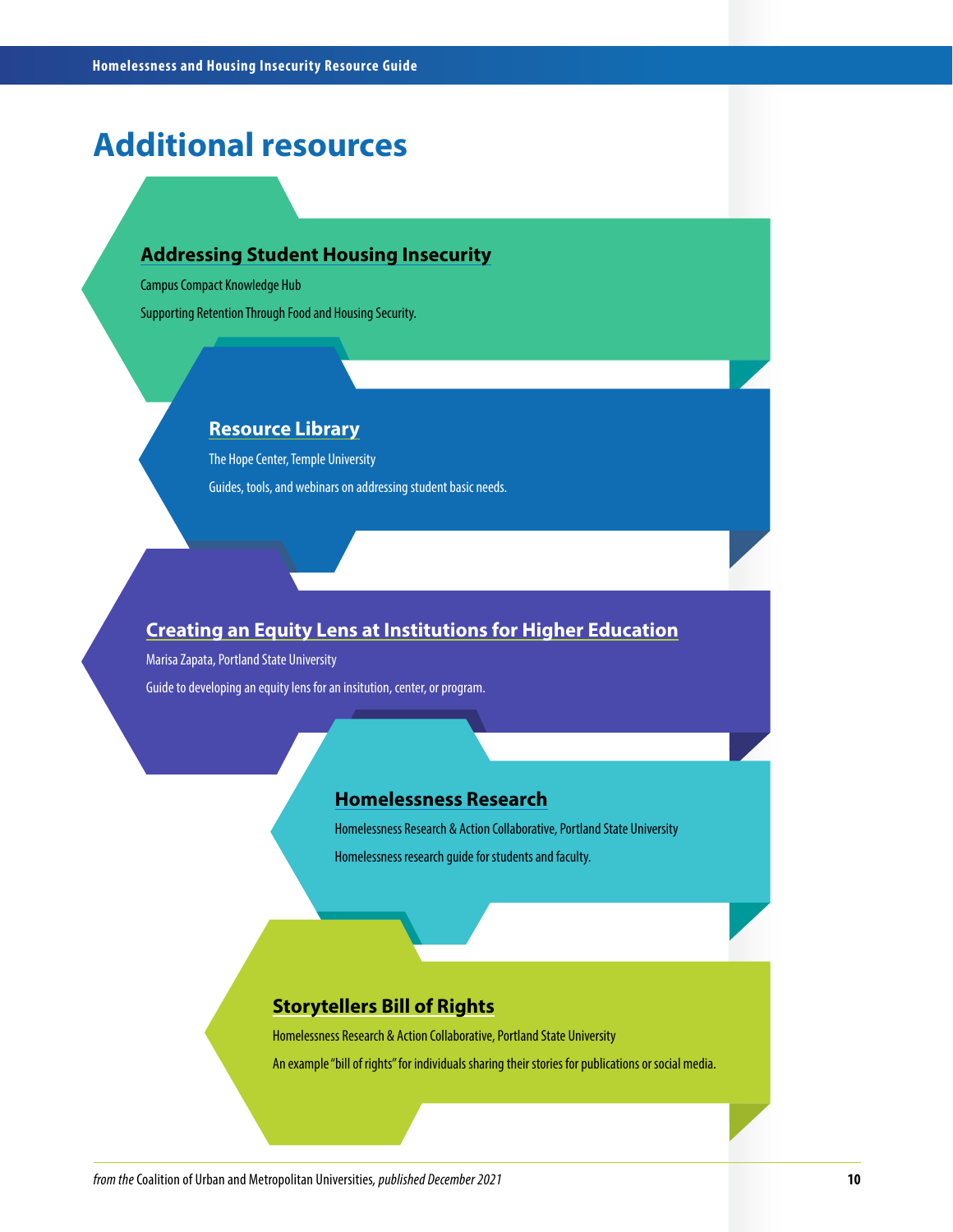# **Appendix**

| 1              | <b>OPENING</b>                                                                                                      | <b>URL</b>                                                                                                                              |
|----------------|---------------------------------------------------------------------------------------------------------------------|-----------------------------------------------------------------------------------------------------------------------------------------|
|                | Portland State University's Homelessness Research &<br><b>Action Collaborative</b>                                  | https://www.pdx.edu/homelessness/                                                                                                       |
| $\overline{2}$ | <b>MEET THE RESEARCH TEAM</b>                                                                                       | <b>URL</b>                                                                                                                              |
|                | Homelessness Research and Action Collaborative                                                                      | https://www.pdx.edu/homelessness/homelessness-research                                                                                  |
|                | <b>Portland State University</b>                                                                                    | https://www.pdx.edu/                                                                                                                    |
| $\overline{2}$ | <b>ABOUT THE HRAC</b>                                                                                               | <b>URL</b>                                                                                                                              |
|                | Dr. Marisa Zapata                                                                                                   | https://www.pdx.edu/homelessness/profile/marisa-zapata                                                                                  |
|                | Jacen Greene                                                                                                        | https://www.pdx.edu/homelessness/profile/jacen-greene                                                                                   |
| 3              | <b>SURVEY TOOLS</b>                                                                                                 | <b>URL</b>                                                                                                                              |
|                | Guide to Assessing Basic Needs Insecurity in Higher<br>Education                                                    | https://hope4college.com/wp-content/uploads/2018/09/Basic-Needs-Insecurity-College-<br>Students.pdf                                     |
|                | Researching Basic Needs in Higher Education                                                                         | https://drive.google.com/file/d/1XdGuXB7PXmO4RL1alRnckR2j0HLyt455/view?usp=sharing                                                      |
|                | Housing & Food Insecurity at Portland State - Students                                                              | https://docs.google.com/document/d/1gsEcxPmsa1-ss43PpLJy4atYVw845U-5/<br>edit?usp=sharing&ouid=100727703012876896599&rtpof=true&sd=true |
|                | Housing and Food Insecurity at Portland State -<br><b>Employees</b>                                                 | https://docs.google.com/document/d/1mJLXxrP0CIP8tKTIU8n0fpyU_BHxMjvH/<br>edit?usp=sharing&ouid=100727703012876896599&rtpof=true&sd=true |
|                | <b>Experiences of Housing Insecurity and Homelessness</b><br>Among Students of Auraria Campus                       | https://docs.google.com/document/d/1-o5SZQIGNrcowzSSscfY6qxXvw5GZCvL/<br>edit?usp=sharing&ouid=100727703012876896599&rtpof=true&sd=true |
|                | <b>USDA Food Security Surveys and Tools</b>                                                                         | https://www.ers.usda.gov/topics/food-nutrition-assistance/food-security-in-the-us/survey-<br>tools/                                     |
| 4              | <b>NATIONAL STUDIES</b>                                                                                             | <b>URL</b>                                                                                                                              |
|                | Hunger On Campus: The Challenge of Food Insecurity for<br><b>College Students</b>                                   | https://studentsagainsthunger.org/hunger-on-campus/                                                                                     |
|                | Food Insecurity: Better Information Could Help Eligible<br>College Students Access Federal Food Assistance Benefits | https://www.gao.gov/products/gao-19-95                                                                                                  |
|                | An Army of Temps: AFT 2020 Adjunct Faculty Quality of<br>Work/Life Report                                           | https://www.aft.org/sites/default/files/adjuncts_qualityworklife2020.pdf                                                                |
|                | #RealCollege 2021: Basic Needs Insecurity During the<br><b>Ongoing Pandemic</b>                                     | https://hope4college.com/rc2021-bni-during-the-ongoing-pandemic/                                                                        |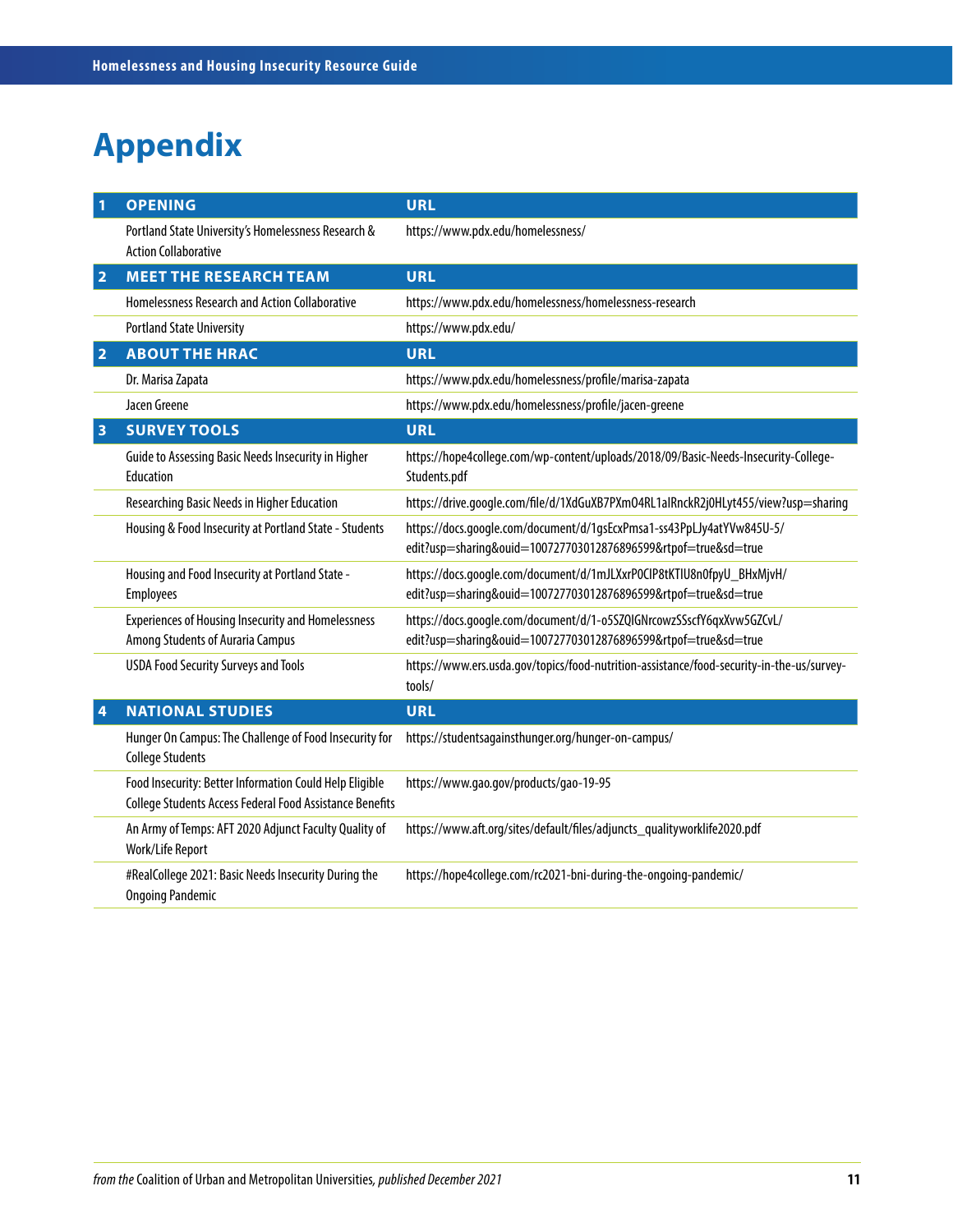# **Appendix**

| 5 | <b>STUDIES ON ACADEMIC IMPACTS</b>                                                                                                                                 | <b>URL</b>                                                                                                                                             |
|---|--------------------------------------------------------------------------------------------------------------------------------------------------------------------|--------------------------------------------------------------------------------------------------------------------------------------------------------|
|   | Study of student basic needs.                                                                                                                                      | https://www.calstate.edu/impact-of-the-csu/student-success/basic-needs-initiative/<br>Documents/BasicNeeds-Study_phaseII_withAccessibilityComments.pdf |
|   | Socio-demographic correlates and predictors of food<br>insecurity among first-year college students.                                                               | https://doi.org/10.1016/j.jand.2017.08.102                                                                                                             |
|   | Food insecurity and behavioral characteristics for<br>academic success in young adults attending an<br>Appalachian university.                                     | https://doi.org/10.3390/nu10030361                                                                                                                     |
|   | Understanding the Cumulative Burden of Basic Needs<br>Insecurities: Associations With Health and Academic<br><b>Achievement Among College Students</b>             | h ttps://doi.org/10.1177/0890117120946210                                                                                                              |
|   | No food for thought: Food insecurity is related to poor<br>mental health and lower academic performance among<br>students in California's public university system | https://doi.org/10.1177/1359105318783028                                                                                                               |
|   | Food Insecurity Among Community College Students:<br>Prevalence and Association With Grade Point Average                                                           | https://doi.org/10.1080/10668926.2013.850758                                                                                                           |
|   | Prevalence and correlates of food insecurity among<br>students attending a midsize rural university in Oregon                                                      | https://doi.org/10.1016/j.jneb.2013.10.007                                                                                                             |
|   | The Relationship Between Food Security, Housing<br>Stability, and School Performance Among College<br><b>Students in an Urban University</b>                       | https://doi.org/10.1177/1521025115621918                                                                                                               |
|   | Differences in self-reported GPA for students<br>experiencing insecurities                                                                                         | https://doi.org/10.1080/10668926.2020.1835746                                                                                                          |
| 6 | <b>RESEARCH CENTERS</b>                                                                                                                                            | <b>URL</b>                                                                                                                                             |
|   | Homelessness Research & Action Collaborative                                                                                                                       | https://www.pdx.edu/homelessness/                                                                                                                      |
|   | <b>Urgent Challenges Collective</b>                                                                                                                                | https://www.sandiego.edu/homelessness/                                                                                                                 |
|   | <b>Ruff Institute of Global Homelessness</b>                                                                                                                       | https://ighomelessness.org/                                                                                                                            |
|   | Center for Housing and Homelessness Research                                                                                                                       | https://socialwork.du.edu/chhr                                                                                                                         |
|   | Hope Center for College, Community, and Justice                                                                                                                    | https://hope4college.com/                                                                                                                              |
| 7 | <b>RESEARCH CENTERS</b>                                                                                                                                            | <b>URL</b>                                                                                                                                             |
|   | Beyond the Food Pantry: Meeting Student Housing Needs<br>and Addressing Student Homelessness                                                                       | https://hope4college.com/wp-content/uploads/2021/08/Meeting-Student-Housing-Needs.<br>pdf                                                              |
|   | Dax House                                                                                                                                                          | https://depaulusa.org/programs/chicago/                                                                                                                |
|   | Affordable Rents for College Students                                                                                                                              | https://chnw.org/arcs/                                                                                                                                 |
|   | <b>Basic Needs Center</b>                                                                                                                                          | https://basicneeds.studentlife.umich.edu/category/housing-transportation/                                                                              |
|   | CCP / PHA partnership                                                                                                                                              | https://www.ccp.edu/about-us/news/press-release/community-college-philadelphia-pha-<br>partner-provide-housing-students-who-are-housing-insecure       |
|   | <b>HOPE Scholars</b>                                                                                                                                               | https://www.unlv.edu/sll/scholarships/unlv-hope-scholars                                                                                               |